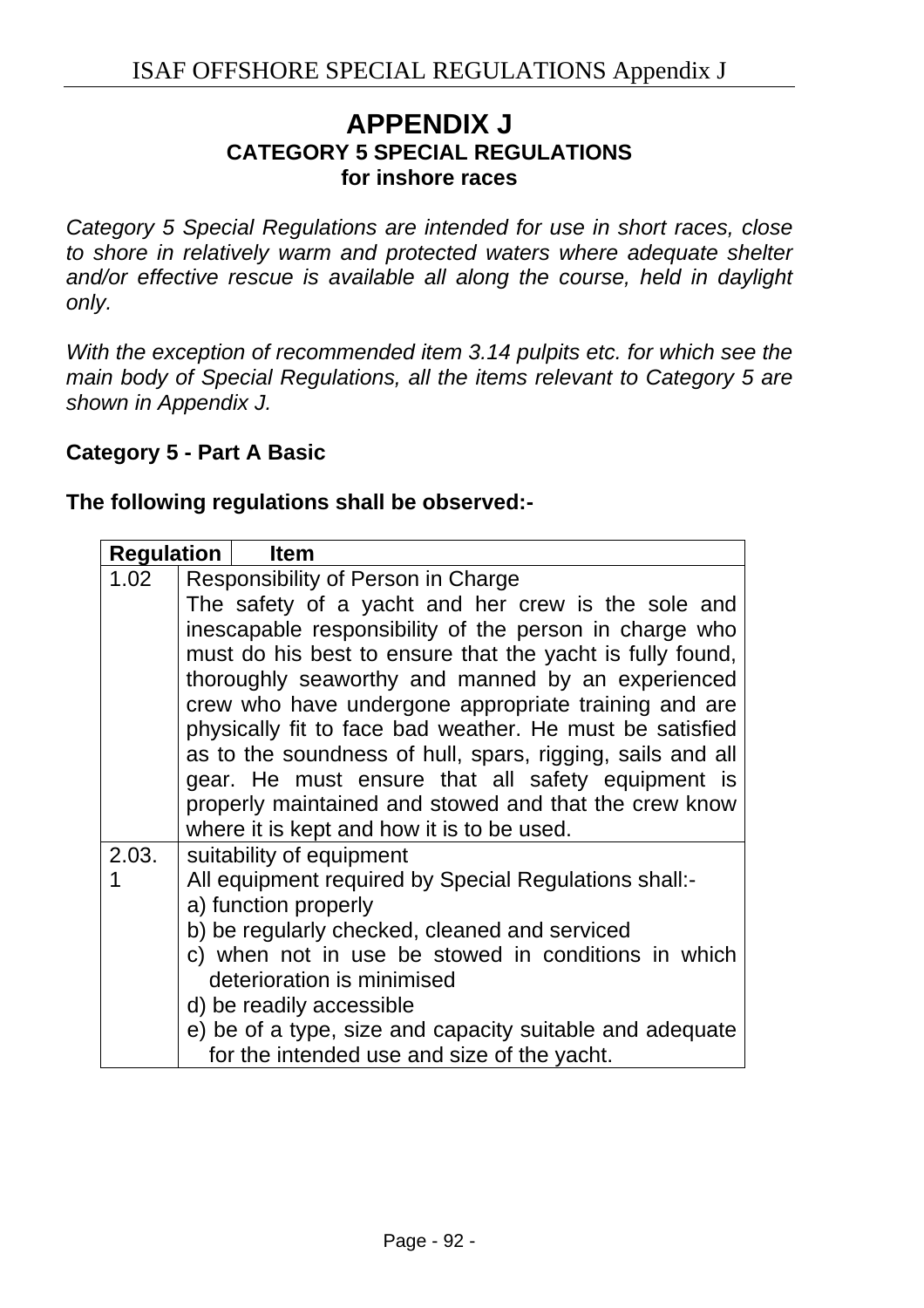| 3.08 | hatches & companionways<br>3.08.1 No hatch forward of the maximum beam station<br>shall open inwards excepting ports having an area of<br>less than $0.071m^2$ (110 sq in).3.03.2 A hatch shall be:<br>a) so arranged as to be above the water when the hull is<br>heeled 90 degrees (Monohulls Only)<br>b) permanently attached<br>c) capable of being firmly shut immediately,<br>and<br>remaining firmly shut in a 180 degree capsize<br>(inversion)<br>3.08.3 A companionway hatch extending below the local<br>sheerline, shall:<br>a) not be permitted in a yacht with a cockpit opening aft                                                                                |
|------|-----------------------------------------------------------------------------------------------------------------------------------------------------------------------------------------------------------------------------------------------------------------------------------------------------------------------------------------------------------------------------------------------------------------------------------------------------------------------------------------------------------------------------------------------------------------------------------------------------------------------------------------------------------------------------------|
|      | to the sea $(3.09.6)$<br>b) be capable of being blocked off up to the level of the<br>local sheerline, provided that the companionway hatch<br>shall continue to give access to the interior with the<br>blocking devices (e.g. washboards) in place<br>3.08.4 A companionway hatch shall:<br>a) be fitted with a strong securing arrangement which<br>shall be operable from the exterior and interior                                                                                                                                                                                                                                                                           |
|      | including when the yacht is inverted<br>b) have any blocking devices<br>i) capable of being retained in position with the hatch<br>open or shut<br>ii) whether or not in position in the hatchway, secured to<br>the yacht (e.g. by lanyard) for the duration of the<br>race, to prevent their being lost overboard<br>iii) permit exit in the event of inversion                                                                                                                                                                                                                                                                                                                 |
| 3.09 | cockpits<br>3.09.1 cockpits shall be structurally strong, self-draining<br>quickly by gravity at all angles of heel and permanently<br>incorporated as an integral part of the hull.<br>3.09.2 cockpits must be essentially watertight, that is, all<br>openings to the hull must be capable of being strongly<br>and rigidly secured<br>3.09.3 a bilge pump outlet pipe or pipes shall not be<br>connected to a cockpit drain<br>3.09.4 A cockpit sole shall be at least 2% LWL above<br>LWL (or in IMS yachts first launched before 1/03, at<br>least 2% L above LWL)<br>3.09.5 a bow, lateral, central or stern well shall be<br>considered a cockpit for the purposes of 3.09 |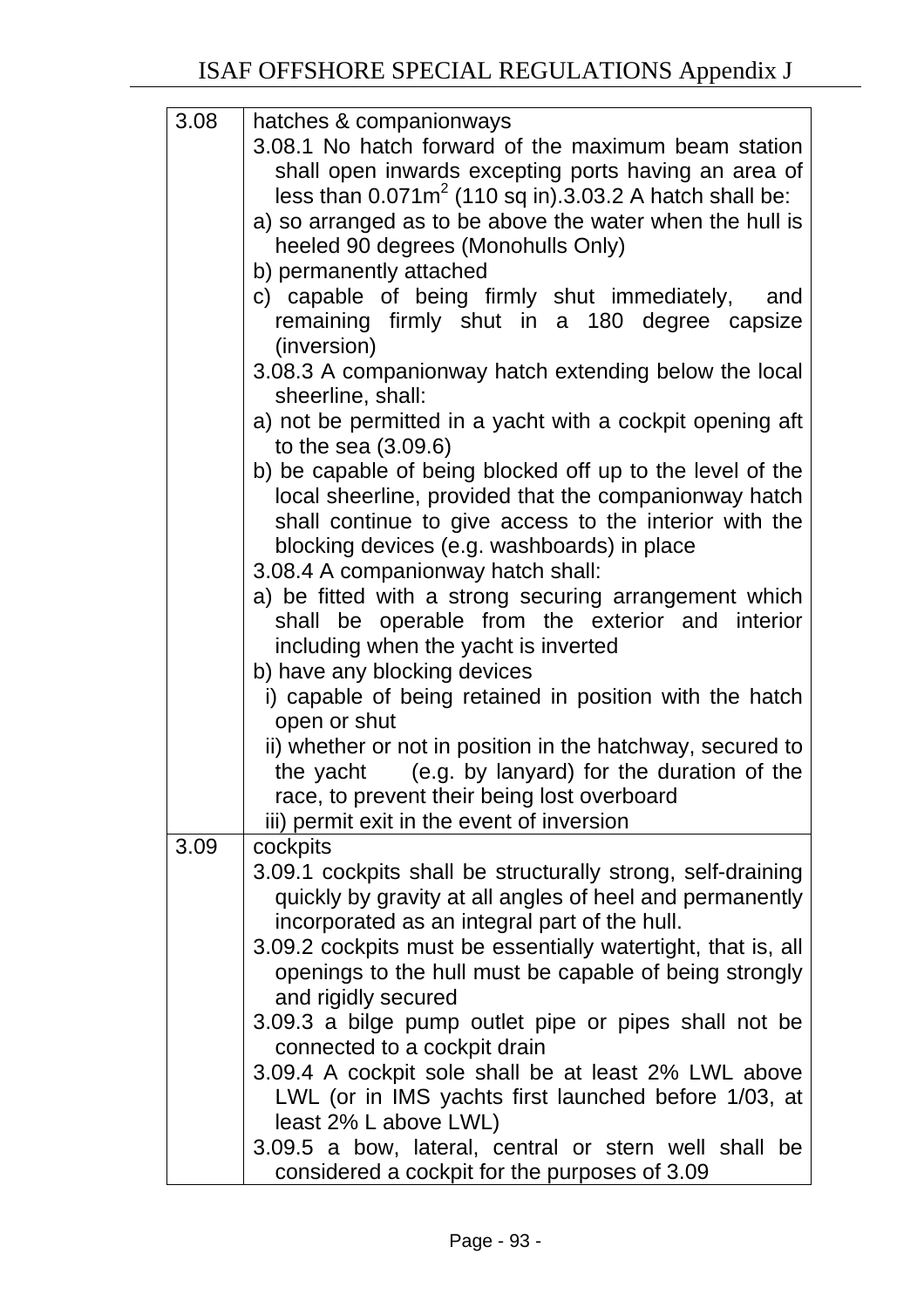|       | 3.09.6 In cockpits opening aft to the sea structural<br>openings aft shall be not less in area than 50%<br>maximum cockpit depth x maximum cockpit width<br>3.09.7 Cockpit volume<br>i) age or series date before 4/92:-<br>the total volume of all cockpits below lowest coamings<br>shall not exceed 9% (LWL x maximum beam x<br>freeboard abreast the cockpit).<br>ii) age or series date 4/92 and after:-<br>as in (i) above except that "lowest coamings" shall not<br>include any aft of the FA station and no extension of a<br>cockpit aft of the working deck shall be included in<br>calculation of cockpit volume<br>iii)<br>IMS-rated boats may use instead instead of LWL, |
|-------|-----------------------------------------------------------------------------------------------------------------------------------------------------------------------------------------------------------------------------------------------------------------------------------------------------------------------------------------------------------------------------------------------------------------------------------------------------------------------------------------------------------------------------------------------------------------------------------------------------------------------------------------------------------------------------------------|
|       | maximum beam, freeboard abreast the cockpit; the<br>IMS terms L, B and FA.                                                                                                                                                                                                                                                                                                                                                                                                                                                                                                                                                                                                              |
|       | <b>Cockpit drains</b>                                                                                                                                                                                                                                                                                                                                                                                                                                                                                                                                                                                                                                                                   |
|       | Cockpit drain cross section area (after allowance for<br>screens if fitted) shall be:-                                                                                                                                                                                                                                                                                                                                                                                                                                                                                                                                                                                                  |
|       | i) in yachts with earliest of age or series date before 1/72<br>or in any yacht under 8.5m (28ft) LOA - at least that of<br>2 x 25mm (one inch) unobstructed openings or<br>equivalent                                                                                                                                                                                                                                                                                                                                                                                                                                                                                                  |
|       | ii) in yachts with earliest of age or series date 1/72 and<br>later - at least that of $4 \times 20$ mm (3/4 inch)<br>unobstructed openings or equivalent                                                                                                                                                                                                                                                                                                                                                                                                                                                                                                                               |
| 4.01. | sail numbers                                                                                                                                                                                                                                                                                                                                                                                                                                                                                                                                                                                                                                                                            |
| 1     | Yachts which are not in an ISAF International Class or<br>Recognized Class shall comply with RRS 77 and RRS<br>Appendix G as closely as possible, except that sail<br>numbers allotted by a State authority are acceptable                                                                                                                                                                                                                                                                                                                                                                                                                                                              |

# **Category 5 - Part B Portable Equipment The following shall be provided:-**

| <b>Regulation</b> | <b>Item</b>                                                                                                          |
|-------------------|----------------------------------------------------------------------------------------------------------------------|
| $3.23.5$ (e)      | one manual bilge pump                                                                                                |
| 3.23.5(f)         | one bucket of stout construction with at least 9 litres<br>(2 UK gallons, 2.4 US gallons) capacity plus a<br>lanyard |
| $3.24.1$ (b)      | one compass (a hand-held is acceptable)                                                                              |
| 4.05.1            | one fire extinguisher required if electrical system,<br>engine or stove on board                                     |